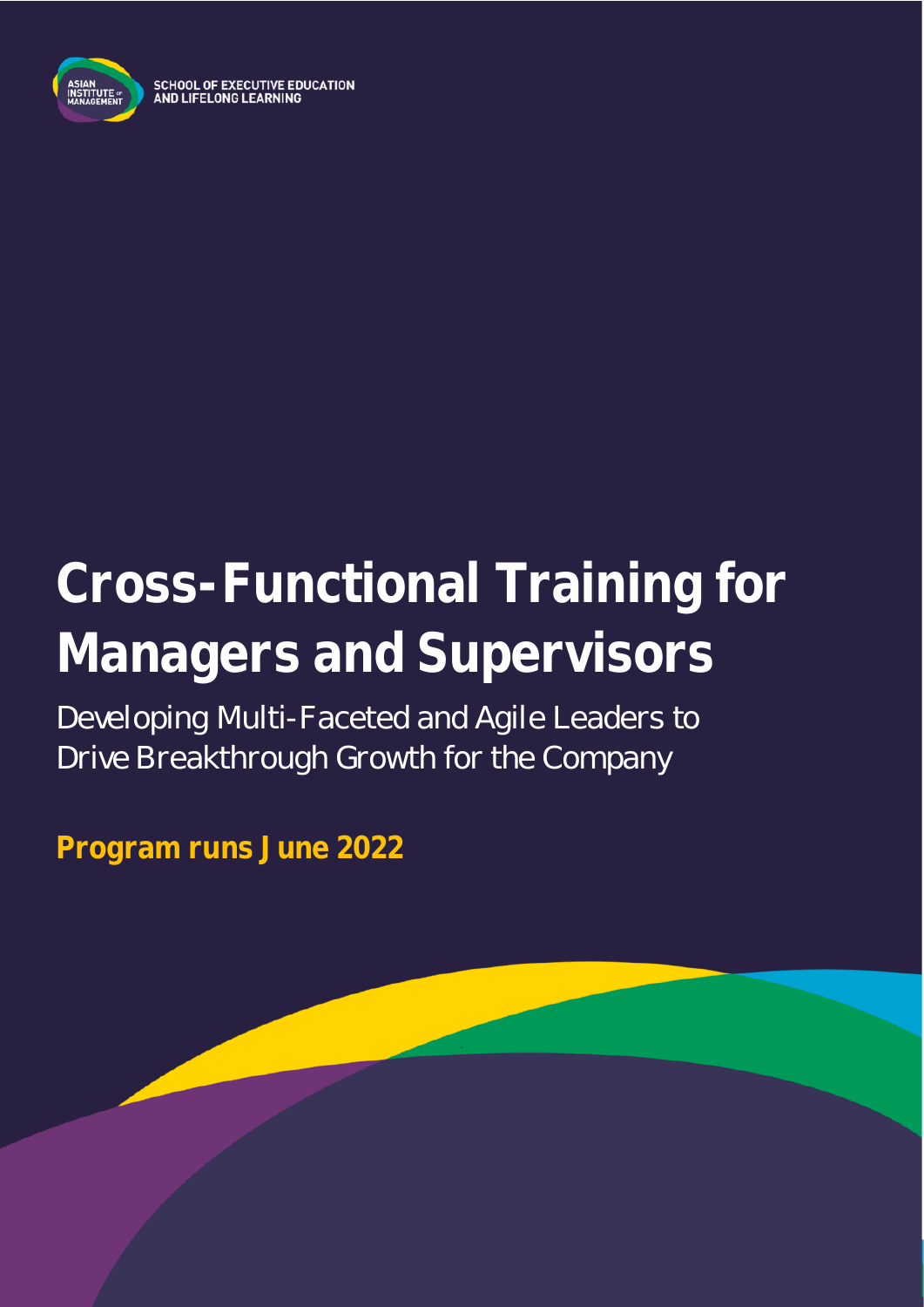

# **Cross-Functional Training for Managers and Supervisors**

Developing Multi-Faceted and Agile Leaders to Drive Breakthrough Growth for the Company

### **OVERVIEW**

**\_\_\_**

Companies today operate in highly complex, competitive, and volatile industries and require multi-functional collaboration between key teams like Finance, Human Resources, Marketing, and Operations. In contrast to a traditional team management setting with a silo working culture, a cross-functional team is where groups with different functional expertise collaboratively work together toward a common goal.

Cross-functional teams require well-organized, collaborative, and agile leadership. The key to driving business growth, retaining high-potential employees, and honing a competitive advantage for the company is to develop the cross-functional knowledge, skills, and competencies of functional leaders, supervisors, and managers.

By joining the program, leaders will expand their capabilities and develop a wide array of knowledge of their organization's business model and functional linkages. They will make strategic actions and operational decisions equipped with a holistic perspective, linking operations plans to customer experience, financial results, and human capital management.

With effective cross-functional leaders, the company will reach new heights, achieve breakthrough business strategies and growth, and address an array of organizational challenges in a collaborative manner with a team-winning spirit.

### **SCHEDULE (13 HALF-DAYS)**

**June 29, 2022 to July 27, 2022**

June 29, July 1, 4, 5, 6, 8, 11, 15, 18, 20, 22, 25, 27, 2022

8:30 AM to 12:00 PM (GMT+08) on all dates

**PROGRAM FORMAT** Live Online

#### **PROGRAM FEES**

PHP 60,000.00 or USD 1,200.00\* \*Based on USD 1 = PHP 50. The prevailing exchange rate at the date of payment may apply.

Let us know if you are interested to avail of early bird/group discount or discuss payment terms.

**Alumni status will be granted upon completion of the program**

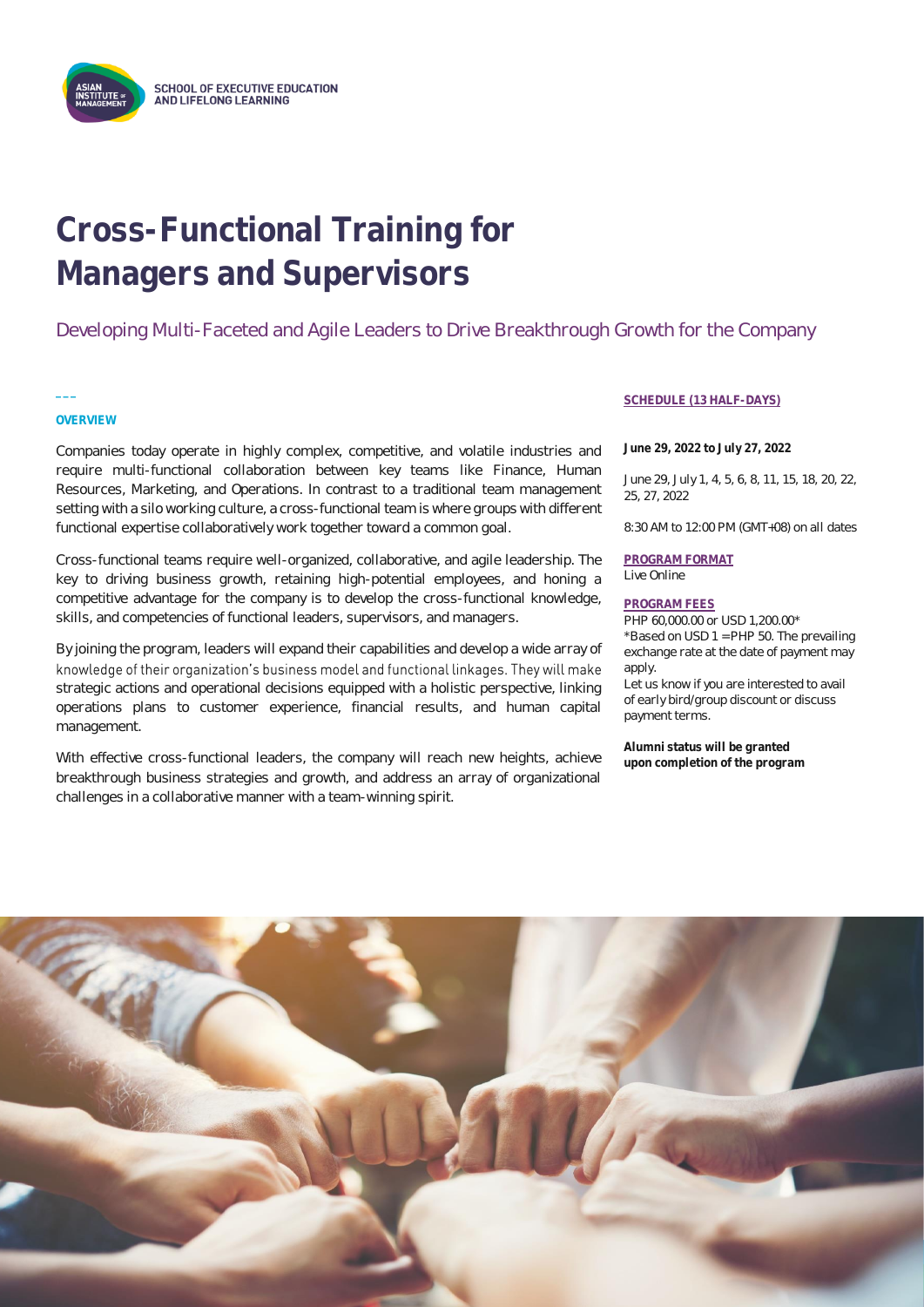

### **KEY BENEFITS**

**Well-Structured Program and World-Class Faculty**

The online program offers a venue for high-impact learning with real-time, experiential, and interactive online sessions. Participants will learn from AIM's world-class faculty and its network of industry leaders and practitioners.

**Gain a Holistic Business Perspective and Deeper Understanding of Cross-Functional Linkages**

The program helps leaders, managers, supervisors, and individual contributors develop a broader business perspective and a deeper understanding of the cross-functional linkages between key teams in an organization, such as Finance, Marketing, Human Resources, and Operations.

**Enhanced Leadership and Management Skills**

The program enhances the participants' capability to lead and manage in a cross-functional setting, improving performance, planning, collaboration, and execution of cross-functional efforts.

### **WHO SHOULD ATTEND**

**Managers, Supervisors, and Individual Contributors** who want to gain a broader understanding of their business understand the linkages between key functional teams and improve their leadership and management skills in a cross-functional and collaborative setting.

**Entrepreneurs and Business Owners** who want to manage their business better by strengthening their understanding of the linkages between key functional areas in any organization

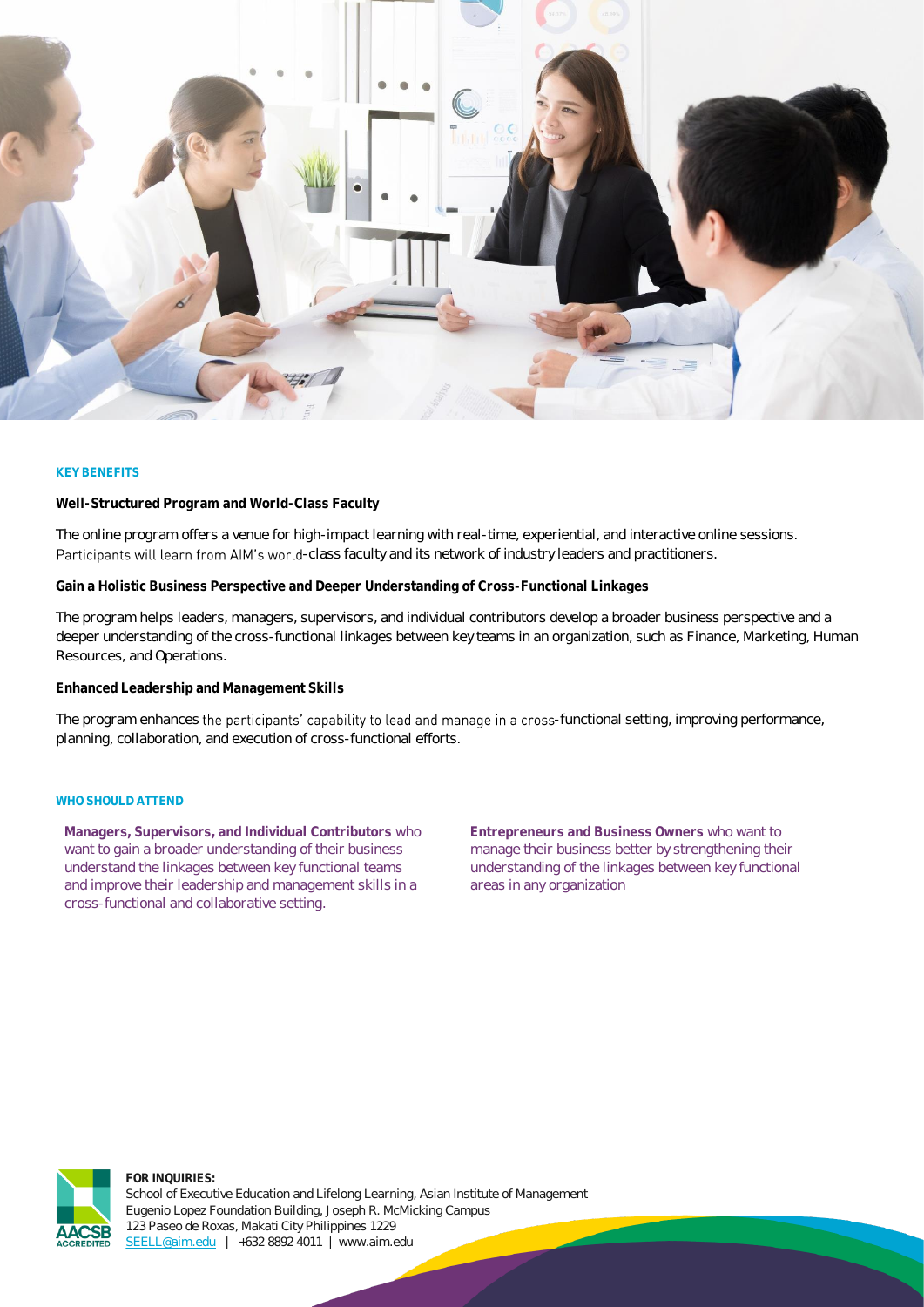

### **WHAT YOU WILL LEARN**

### **CROSS-FUNCTIONAL AND AGILE LEADERSHIP**



**MODULE A: The Agile and Cross-Functional Leader**

**MODULE B: Fundamentals of Finance and Business Management**

**MODULE C: Foundations of Marketing and Digital Marketing**

**MODULE D: Operations Customer Service and Quality Management**

**MODULE E: Principles of People and Human Capital Management**

**MODULE F: The communication framework necessary for collaborative critical thinking initiatives**

**MODULE G: Application to day-to-day cross-functional collaboration and problem-solving**

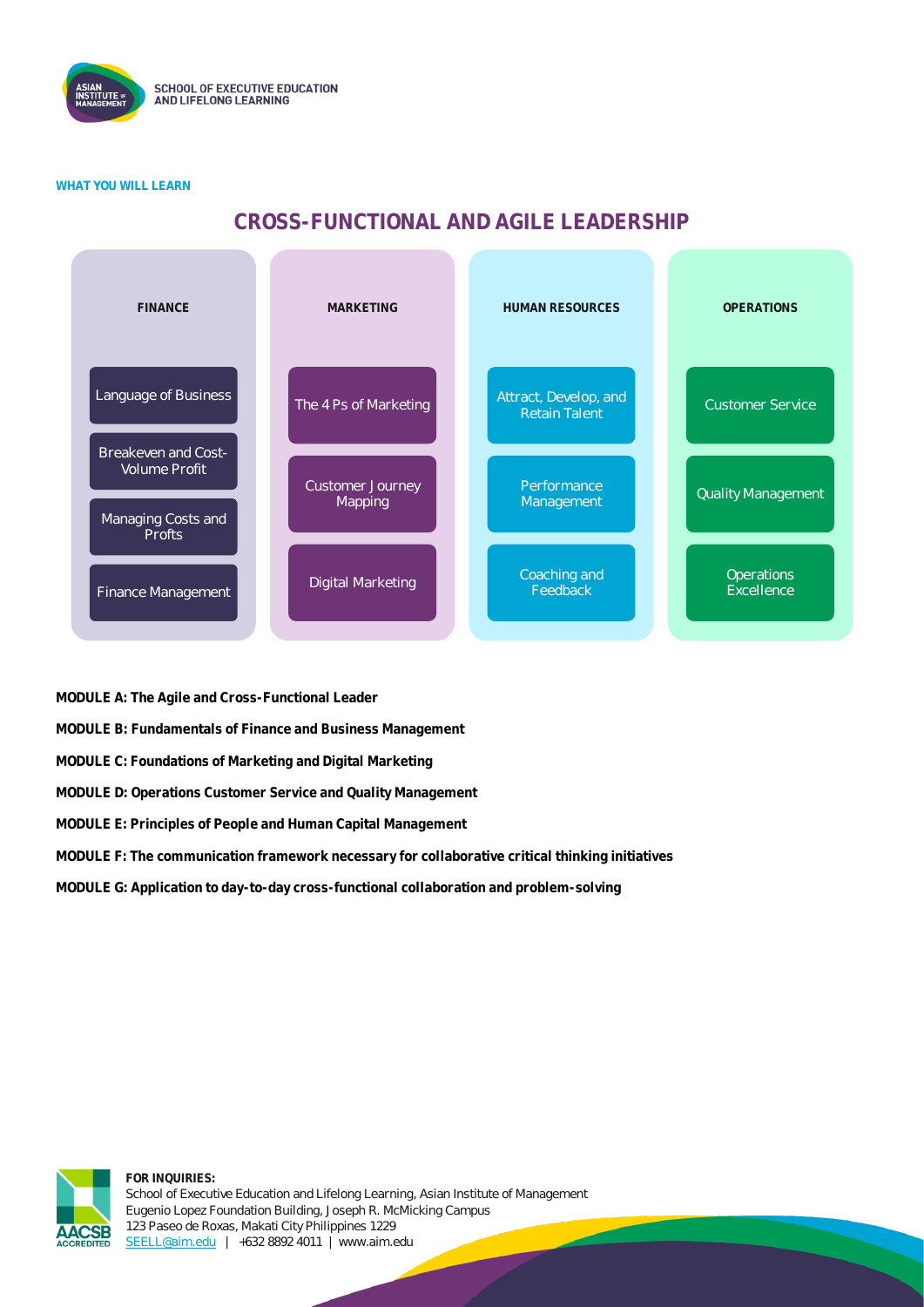

# **Your Program Faculty**



### **Alberto G. Mateo, Jr.**

Clinical Professor and Head, School of Executive Education and Lifelong Learning Asian Institute of Management

Professor Alberto G. Mateo, Jr. is a seasoned business leader, educator, and certified coach. He earned his coaching certification from the NeuroLeadership Institute and is currently a practicing executive coach. Professor Mateo brings with him thirty-four years of progressive experience in the fields of general management, finance, human resources, and management education with multinational sales organizations and academic institutions.

He is currently the Head of the School of Executive Education and Lifelong Learning at the Asian Institute of Management. Before joining AIM, he was the President and Managing Director of HP Inc. and Pfizer, Inc. in the Philippines.



**Emmanuel Q. Canivel** Clinical Professor, Finance & Accounting Asian Institute of Management

Prof. Emmanuel Q. Canivel is an Adjunct Faculty of the Institute. His expertise lies in Strategic Management, Financial Institutions Risk Management, Corporate Risk Management, Investment Institutions Risk Management, Asset Liability Management, and Structured Trade Finance. He has a Master in Business Management and graduated with Distinction at the Institute. He also has academic background in Management Engineering at the Ateneo de Manila University.



**Stephanie B. Guerrero** Adjunct Faculty Asian Institute of Management

Stephanie Balois Guerrero has over 15 years' experience in marketing and sales. She has experience in digital marketing, brand development, brand building, customer marketing, and operations, not only in the Philippines but in South East Asia and the US as well. She has worked in established organizations such as Unilever, Citibank, AXA, and Warner Bros, and start-up environments such as Uber. Her exposure to different industries, such as food and beverage, fast-moving consumer goods, financial services, banking, entertainment, and tech, make her an excellent resource for different types of businesses. Prior to teaching, she was Marketing Director for Tim Hortons, Philippines. She is passionate about the consumer and is an advocate of digital marketing.

Stephanie has a degree in Industrial Engineering from the University of the Philippines and an MBA from Harvard Business School.

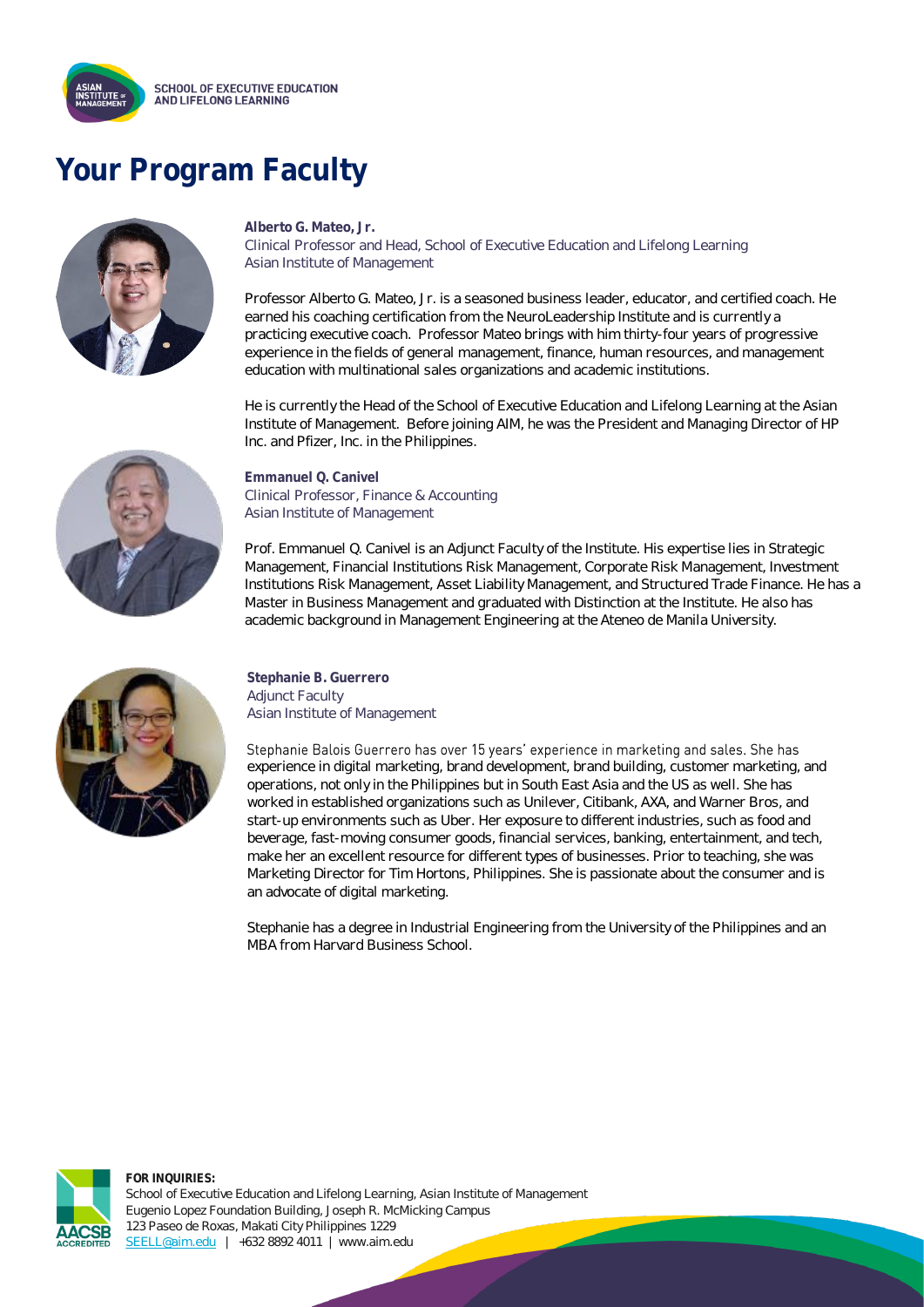

**SCHOOL OF EXECUTIVE EDUCATION** AND LIFELONG LEARNING



**Maria Angelica B. Lleander** Adjunct Faculty Asian Institute of Management

Ma. Angelica B. Lleander (Marian) is a leadership and team coach with an Associate Certified Coach credential from the International Coach Federation (ICF). She obtained her coaching training and certification from the Hudson Institute of Coaching (Santa Barbara, California) in 2012. She has been in the field of human resources development for more than 30 years, heading the country Human Resources functions of global companies such as Pfizer. She has a Master of Arts in Psychology degree from the Catholic University of America, a Master in Business Administration degree and a Bachelor of Science degree in Psychology from the University of the Philippines.



### **Rene T. Domingo** Retired Associate Professor

Prof. Rene Domingo was formerly with Ricoh Watch Philippines, Inc. where he served as a director, head of the corporate planning division, production control manager, and quality control circle coordinator. In 1979, he went on an intensive one-year on-the-job training on the just-in-time (JIT) method of production at Toyota in Japan under a grant from the Japanese government, and subsequently specialized in the operations problems of Japanese joint venture companies in Southeast Asia. Before joining AIM, he taught computer science and production management at the Ateneo de Manila University. Prof. Domingo holds a Bachelor of Science in Industrial Engineering (Magna Cum Laude) from the University of the Philippines (1975), and a Master of Science in Management Engineering from the Nagoya Institute of Technology, Japan (1979).